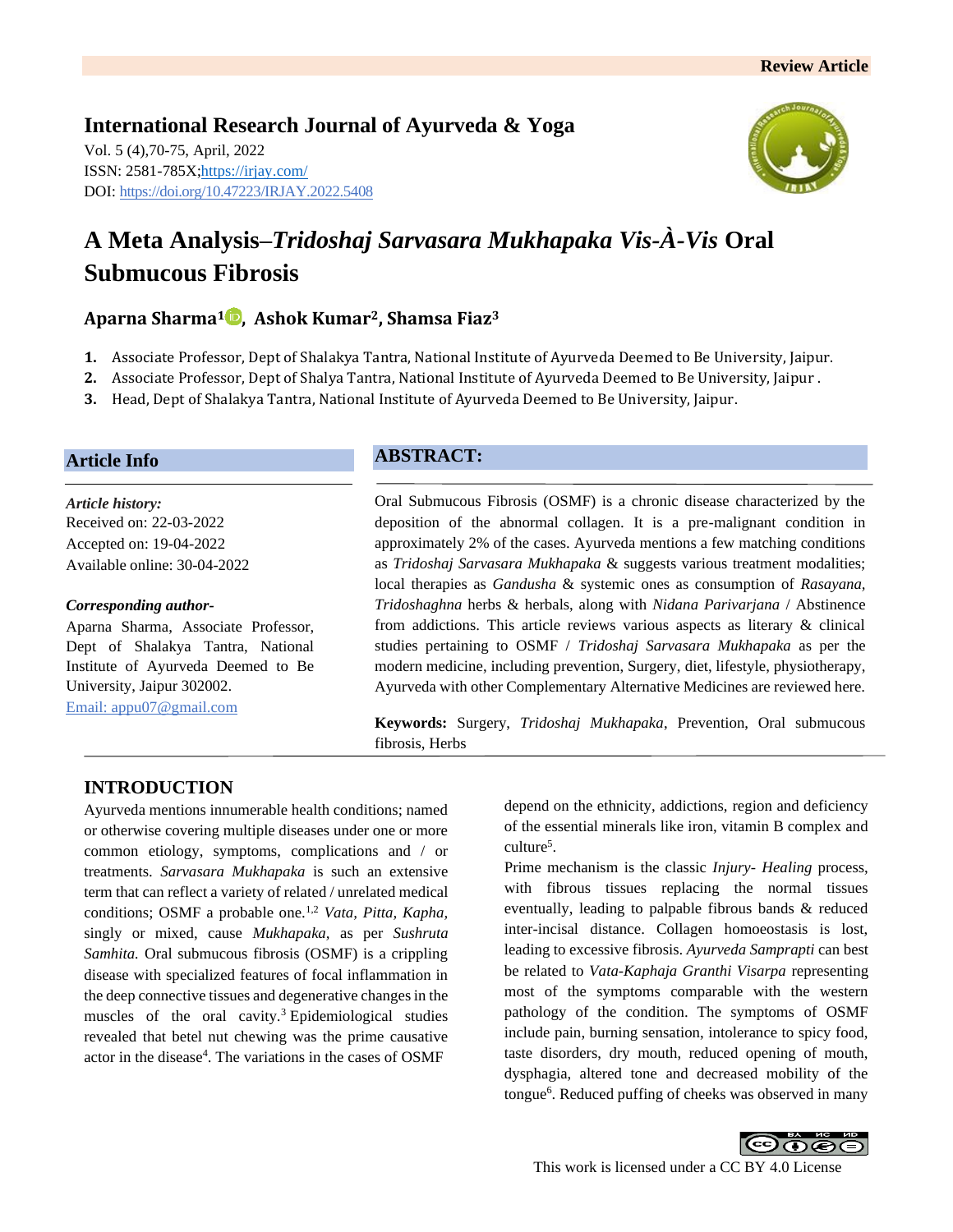patients. Blanching can be seen in the labial mucosa of tongue, palate, anterior pillars, gingivae and buccal mucosa<sup>7</sup> . The buccal mucosa can be leathery in consistency and multiple vertical bands could be felt on palpation.

*Supari* chewing is a more important addiction than smoking, as Arecoline, the main active ingredient in betel nut promotes formation of the cross links between collagen peptide chains and that makes collagen resistant to degradation by collagenases. $8, 9$  The addictive habits such as the consumption of tobacco and smoking tobacco along with the intake of alcohol can increase the risk of  $OSMF<sup>10</sup>$ , <sup>11</sup>. The habit of *Supari* / betel nut chewing along with the intake of alcohol can increase the risk of the disease<sup>12, 13</sup>. Statistical report of World Health Organization (WHO) stated that there are more than five million patients of OSMF14, 15. The conversion rate to Oral Cancer within 3 to 16 years in India is greater than  $7.6\%$  <sup>16, 17</sup>. Though people of any age group can be affected, common age group affected is  $20 - 40$  years<sup>18</sup>. The etiological factors of OSMF include deficiency of vitamin B and iron, auto-immunity, infection of human papilloma virus (HPV) and genetic mutations. 20,21,22,23,24

Consuming *Gutka* is linked with toxicities in the immune, reproductive and cardiovascular system.<sup>26</sup>

There is no effective treatment available in the modern science. The holistic management of OSMF includes proper counselling of the patient, right patient education and assurance to the patient about the success rate of the treatment.27,28,29,30. The management of the disease includes medical management, physiotherapy and surgical treatment. The medical management includes antioxidants, Micronutrients, corticosteroids, Hyaluronidase and placental extracts. The surgical treatment includes excision of the fibrotic tissue and covering that area with fresh human amnion and buccal pad fat grafts. Oral stent may be used to avoid surgical relapse. Usually its too late too little relief available when the disease is deep set in. Prevention through education & awareness at School level is imperative.

Ayurveda can offer resolve through *Nidana-Parivarjana, Agni Vardhan, Panchakarma, Rasayana*, and effective drugs. There are matching symptoms in ancient texts that can be correlated to OSMF as *Krichchhen Vivrinoti Mukham* (restricted mouth opening), *Mukhdaha, Usha* (burning sensation in oral cavity), *TikshnaAsaha*  (intolerance to the spicy food), *Mukhasosha* (Xerostomia), and *Arasagyata, Alparasagyata, Virasagyata* (Altered Taste Sensation).<sup>31</sup>

## **MATERIAL & METHODS**

Various articles, books, and scholarly articles were reviewed for an improved understanding of the condition and exploring new insights wrt probable treatment modalities.

#### **Understanding the OSMF**

#### **Classification of OMSF**

The clinicians have proposed various methods of the classification. The few of them are given below-

*Ahuja & Agrawal* classified disease clinically based on the extent and type of fibrosis.

Class I: Localized fibrous bands in the cheek.

Class II: Generalized diffuse hardening of sub epithelial tissues.

Class III: Combination of the above two types, where the fibrous bands are associated with a generalized diffuse form of submucous fibrosis.

*Bhatt & Dholakia* clinically grouped patients into three grades.

Grade I: Comprising mild and early cases with very slight fibrous bands and little closure of the mouth.

Grade II: Cases with moderately pronounced symptoms of disease and fibrous band extending from the cheek to the palate area.

Grade III: Cases with excessive fibrous bands involving the cheek, palate, uvula, tongue and lips and narrowed mouth opening.

*Gupta et al* clinically classified four stages of submucous fibrosis according to the increasing intensity of trismus.

Very early stage: Complaints of burning sensation in the mouth or ulceration without any difficulty in the opening of mouth

Early stage: Burning sensation, slight difficulty in opening the mouth.

Moderately advanced stage: Marked trismus, that the patient cannot open their mouth more than two fingerwidths.

IV. Advanced stage: Patient is undernourished, anemic and shows marked trismus and/or other symptoms, as mentioned above.

*Mathur & Jha* classified clinical features of OSF into three stages.

Stage 1: Early OSF

a. Mild blanching

b. No restriction in mouth opening.

c. No restriction in tongue protrusion, measuring from mesio-incisal angle of an upper central incisor to the tip of the tongue when maximally extended with mouth at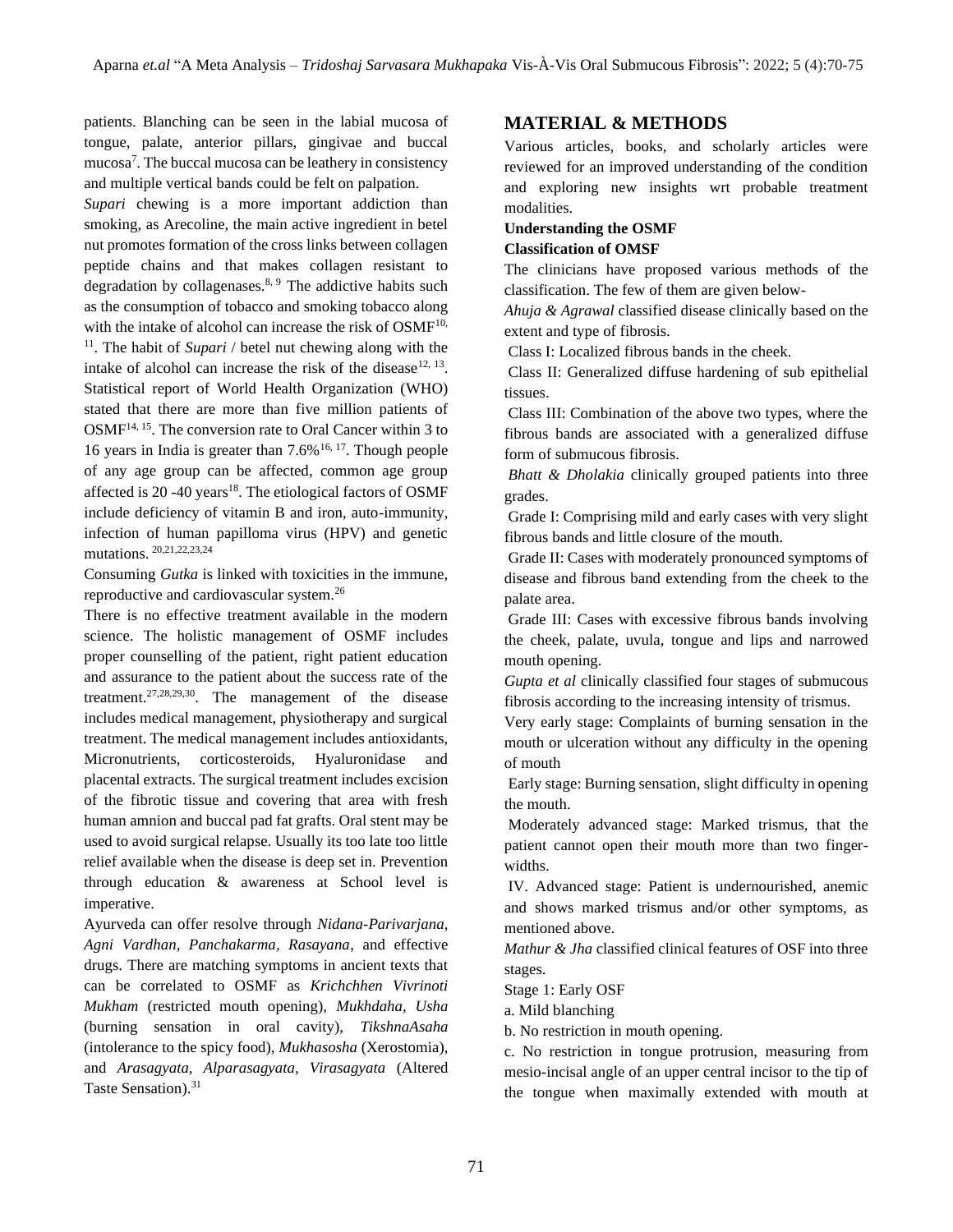maximal opening.

d. Burning sensation only on ingesting spicy foods, hot liquids, etc.

Stage 2: Moderate OSMF

a. Moderate to severe blanching

b. Mouth opening reduced by 33%, tongue protrusion reduced by 33%

c. Burning sensation even in absence of stimuli

d. Presence of palpable bands

e. Lymphadenopathy, either uni-or bilateral

f. Demonstrable anaemia on haematological examination Stage 3: Severe OSF

a. Very severe burning sensation, patient unable to perform day-to-day work.

b. More than 66% reduction in mouth opening, cheek flexibility and tongue protrusion. In many cases, the tongue may appear fixed.

c. Ulcerative lesions may appear in cheek.

d. Thick palpable bands.

e. Bilateral Lymphadenopathy.

*Khanna & Andrade* categorized OSF into different stages, as follows-

Group I: Very early - normal mouth opening - burning sensation - excessive salivation - acute ulceration and recurrent stomatitis

Group II: Early cases - mouth opening: 26-35 mm (interincisal opening) - soft palate and faucial pillars primarily affected - buccal mucosa appears mottled and marbled, with dense, pale, depigmented and fibrosed areas alternating with pink normal mucosa - red erythematous patches - widespread sheets of fibrosis

Group III: Moderately advanced - mouth opening : 15-25 mm (interincisal opening) - trismus - vertical fibrous bands can be palpated and are firmly attached to underlying tissue - patient unable to puff out the cheeks..

#### **Reviews on previous works**

*Prevention is the only cure* seems to be the Mantra against OSMF, like in other Non Communicable Diseases. One has to work hard, for years to have this disease. Once set in, it is too refractive to normalize. This is why, correction in lifestyle in general, and quitting Smoking & Betel Nut Chewing are the first approaches against OSMF. No treatment can help if the additions are not gotten rid of.

Among treatments, General Nourishment, Nutraceuticals, Antioxidants, Physiotherapy, Homoeopathy, Ayurveda through Herbs & Panchakarma, and other Complimentary Alternative Medicines are found effective upto some degree in relieving the subjective parameters. Surgery is one of the final resorts when Inter Incisal Distance is

grossly compromised, sometimes reaching less than10 mm.

## **RESULTS & ANALYSIS**

Some of the noticeable observations from various studies are discussed as under-

**Safety of Ayurvedic Management**- A comprehensive electronic search was conducted in Pubmed, Scopus, and other databases from January 2011 to June 2020 according to the PRISMA guidelines, to identify all the clinical studies for the medicinal management of OSMF with definite keywords and defined criteria. Among the 32 included clinical studies 23 were randomized controlled studies and 9 were case-control studies. The treatment outcomes were diverse, and the majority of the studies showed improvement in the subjective signs and symptoms of OSMF. Only a few studies noticed the side effects. No single treatment modality is effective in the management of OSMF. The concurrent use of triple therapy is efficacious. The naturally occurring herbal medicines have an immense potential in the management of OSMF. Therefore, high-quality, longitudinal, multicentric randomized controlled trials with larger samples need to be conducted to further assess the efficacy of various medicinal formulations in conjunction with physiotherapy in the management of  $OSMF^{32}$ .

**Ayurveda Black Box Design-** In an open-label nonrandomized clinical trial with black box design comprising of holistic Ayurvedic approach, 22 patients of OSMF completed the treatment. In all of them after *Koshthashuddhi* (mild purgation) and *Shodhana Nasya* (errhinetherapy); *Pratisarana* (external application) with *Madhupippalyadi Yoga*, *Kavala* (gargling) with *Ksheerabala Taila* and internally *Rasayana Yoga* were given for 2 months and followed for 1 month. It revealed statistically highly significant relief in almost all signs and symptoms as well in inter incisal distance improvement. Furthermore, sustained relief was found in follow-up<sup>36</sup>. One study recently completed by the same Author Trio established significant efficacy of *Berberis aristata* when used in various forms in 60 known cases of OSMF.

**Modern Medicine** - Three hundred twenty-six patients with oral submucous fibrosis were divided into two groups and treated either with conventional sub-mucosal injections of steroids and hyaluronidase, or with topical vitamin A, steroid applications, and oral iron preparations. The results were compared. The conventional treatment with injections was found to be hazardous, whereas the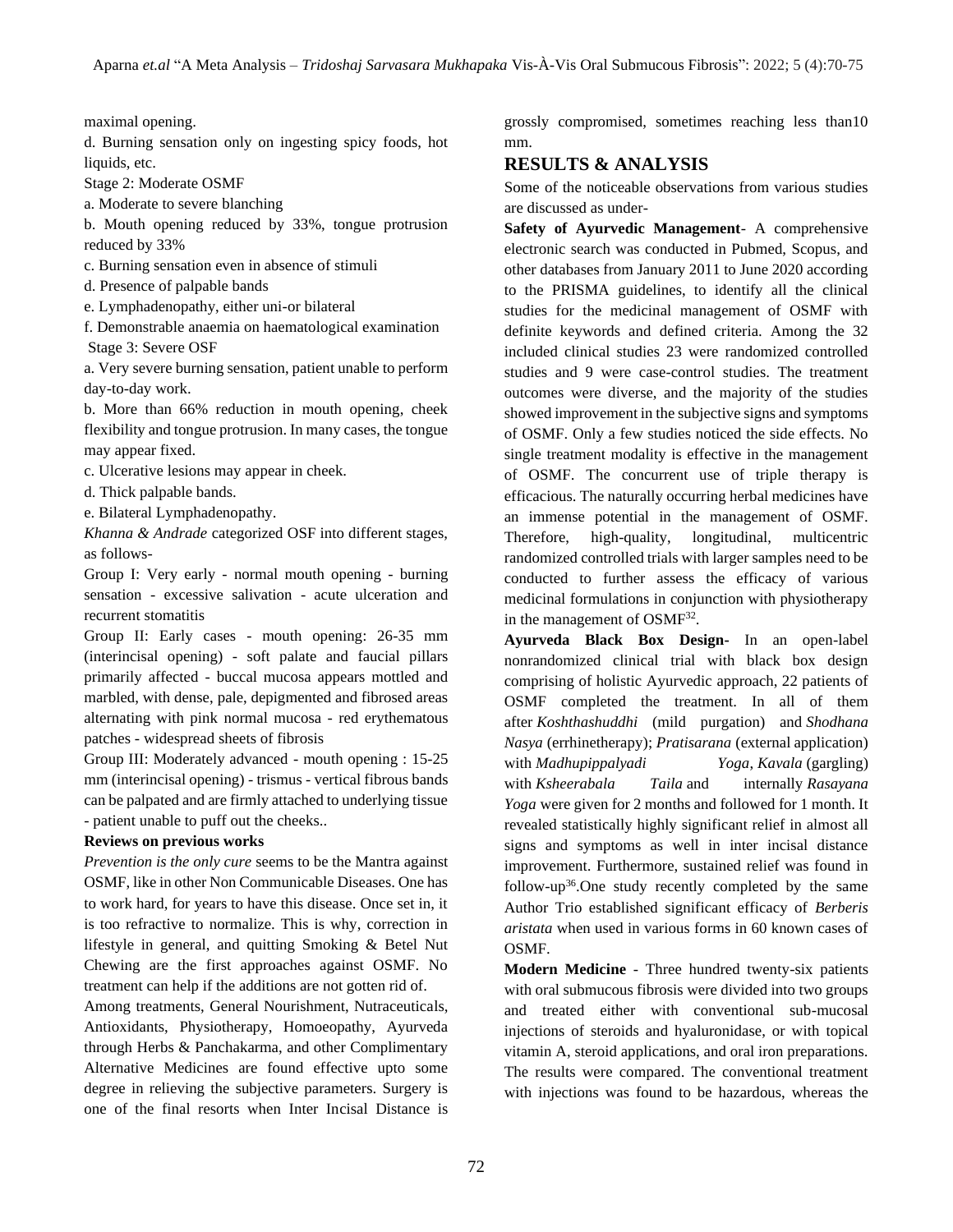conservative treatment was found to be safe. Both treatments were purely palliative<sup>33</sup>.

Another study undertook a review of the literature on drug treatment of oral submucous fibrosis. An electronic search was carried out for articles published from January 1960 to November 2011. Studies with high level of evidence were included. The levels of evidence of the articles were classified after the guidelines of the Oxford Centre for Evidence-Based Medicine. The main outcome measures used were improvement in oral ulceration, burning sensation, blanching and trismus. Only 13 publications showed a high level of evidence (3 randomized controlled trials and 10 clinical trials/controlled clinical trials), with a total of 1157 patients. Drugs like steroids, hyaluronidase, human placenta extracts, chymotrypsin and collagenase, pentoxifylline, nylidrin hydrochloride, iron and multivitamin supplements including lycopene, have been used. Only systemic agents were associated with few adverse effects like gastritis, gastric irritation and peripheral flushing with pentoxifylline, and flushing warm skin with nylidrin hydrochloride; all other side-effects were mild and mainly local. Few studies with high levels of evidence were found. The drug treatment that is currently available for oral submucous fibrosis is clearly inadequate. There is a need for high-quality randomized controlled trials with carefully selected and standardized outcome measures<sup>40</sup>.

**Surgery** - One hundred known patients were registered and the lesions were biopsied. The condition was staged into four categories. Very early and early cases were treated by local injection of triamicinolone acetonide, while advanced cases were treated by surgical intervention. A new surgical technique of a palatal island flap based on the greater palatine artery in combination with temporalis myotomy and bilateral coronoidectomy was used in 35 cases. A follow-up ranging from 6 months to 3 and half years showed good results $34$ .

**Anti- Oxidants -** Lipid peroxidation product, malonaldehyde (MDA) and antioxidants were estimated in plasma and erythrocytes of 34 cases of oral submucous fibrosis (OSMF) of different grades with equal number of healthy control to evaluate the association of reactive oxygen species (ROS) and OSMF. While plasma MDA was found to be significantly higher in patients  $(3.3\pm0.4$ nmole/ml,  $P<0.001$ ) as compared to controls  $(2.4\pm0.5$ nmole/ml), plasma beta carotene and vitamin E levels were found to be decreased significantly in patients  $(81.7\pm14.3)$ μg/100 ml, P<0.001; 9.3 $\pm$ 0.9 mg/L, P<0.01 respectively) with respect to healthy controls  $(110\pm 20.8 \text{ µg}/100 \text{ ml and})$   $10.1 \pm 1.2$  mg/L). The decrease in beta-carotene and vitamin E was found to be more significant in OSMF grade II and III than in grade I. After 6 weeks of oral administration of beta-carotene and vitamin E, patients showed increase in plasma level of these two antioxidants along with decrease in MDA level associated with clinical improvement $35$ .

**Homoeopathy -** Recent scientific literature reports that people are opting homeopathy over allopathy for relieving medical conditions. Homoeopathy enhances the holistic state of health as whole rather than just treating the disease. Though homoeopathy cannot replace the mechanical art of dentistry but acts as an adjunct to conventional dentistry. The literature supports use of homeopathy in dentistry to treat various dental problems one of them being trismus. Calcareaphosphorica, a homeopathy medicament is used when mouth cannot be opened without pain. Cuprum metallicum is used for trismus of muscles. These can be used to reduce the trismus experienced during OSMF. With advantages of minimal side effects and favorable treatment outcome, homeopathy has emerged as one of the allied therapy in cases of treatment failure or poor response to conventional drugs. The knowledge and understanding of Homeopathy $37$ .

**Physiotherapy**- no side effects and could be used as a treatment protocol for patients with OSMF before a more invasive surgical intervention is sought $37$ .

*Tulsi- Haridra*- The aim of the present study was to investigate the clinical efficacy of herbal medicines (1 gm of *Tulsi* and 1 gm Turmeric mixed in glycerine base) for the treatment of oral submucous fibrosis (OSMF). Fortyone patients in the age group of 17- 56 years without any systemic complications were included in the study. The patients were treated with medicines, which were to be applied 3-4 times a day. Blood samples were collected before and after treatment to screen for any systemic changes due to these medications. Burning sensation and mouth opening were recorded before and after treatment. Patients were followed up on monthly subsequent visits for three months. Changes in the burning sensation and difference in the mouth opening were analyzed statistically. A statistically significant improvement was seen in both burning sensation and mouth opening. *Tulsi*  and turmeric offers a safe and efficacious combination of natural products available for symptomatic treatment of  $OSMF^{38}$ .

*Aloe vera -* Twenty study subjects with OSMF were included in the study. Patients were divided into two groups. There were 10 patients in each group; group A subjects received 5mg of *Aloe vera* gel to be applied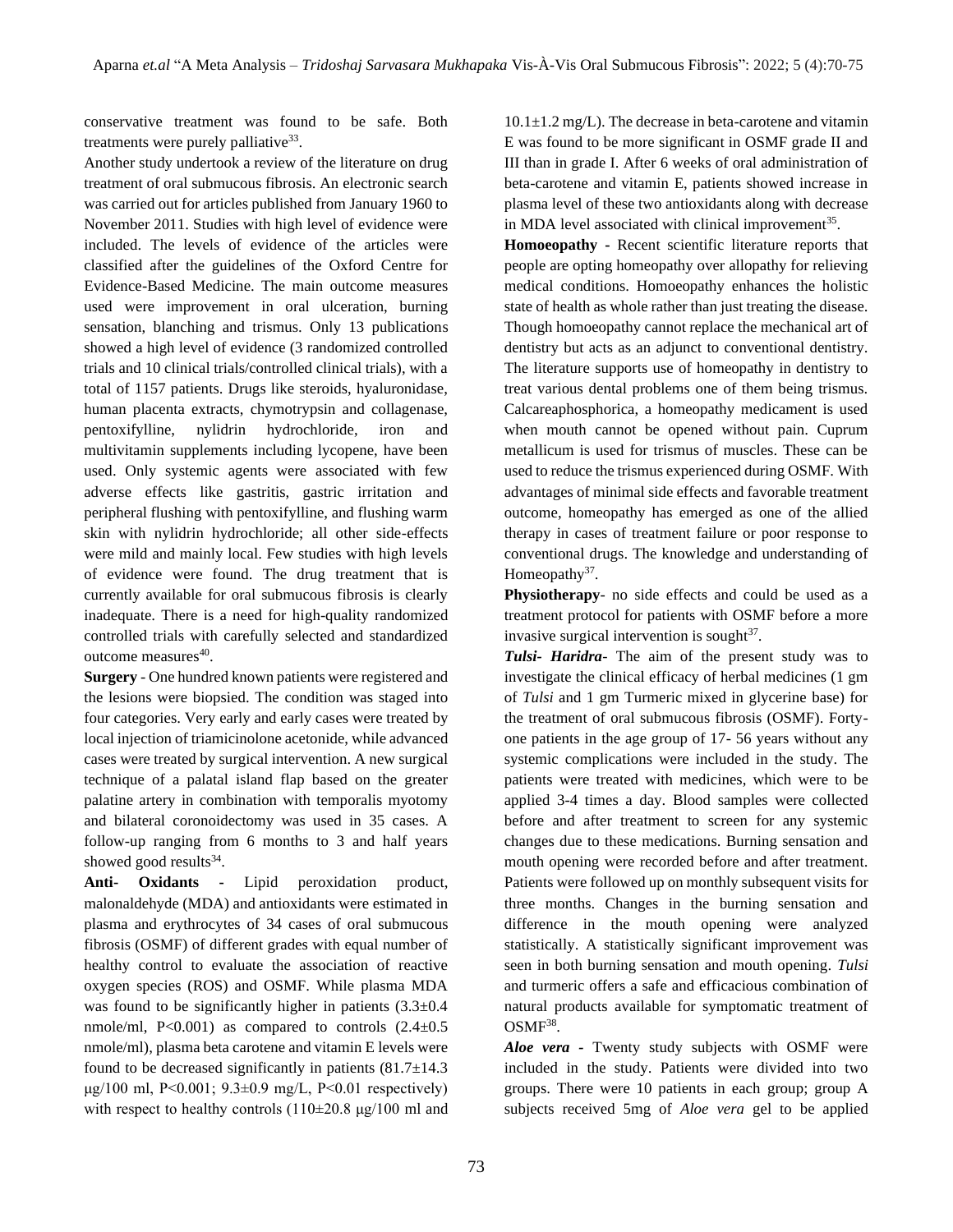topically three times daily for 3months and group B subjects received antioxidant capsules twice daily for 3months. The results were analyzed with paired '*t*' test and unpaired '*t*' test. *Aloe vera* responded better in all the parameters assessed and responded in all the clinic histopathological stages particularly in those with mildstage clinically and early-stage histopathologically. *Aloe vera* showed a statistically significant reduction in burning sensation  $(P=0.001)$ , improvement in mouth opening  $(P=0.02)$ , and cheek flexibility  $(P=0.01)$  when compared with the antioxidant group. Overall assessment of the parameters depicted that the *Aloe vera* group showed a better treatment response compared to the antioxidants group. It reduces the burning sensation and improves mouth opening thereby enhancing the patients' compliance. It proves to be relatively safe, can be applied topically, easily available, economical, non-invasive, and efficacious in the treatment for OSMF<sup>39</sup>.

# **DISCUSSION & CONCLUSION**

The condition is grossly underrated however much more crippling than it seems. Engaging the youth and middle aged, this is a much bigger than a medical condition. The addiction substances being too freely available, grip the victims quickly and de-addiction awareness is far from available. The studies reviewed here are of immense value, however secondary only to *NidanaParivarjana*. Schoollevel awareness programs should be planned and executed in a stringent manner.

# **Acknowledgements:- Nil Conflict of Interest – None Source of Finance & Support - Nil REFERENCES**

1. Chole R.H., Gondivkar S.M., Gadbail A.R., Balsaraf S., Chaudhary S., Dhore S.V., Ghonmode S., Balwani S., Mankar M., Tiwari M., et al. Review of drug treatment of oral submucous fibrosis. *Oral Oncol.* 2012;48:393–398. doi: 10.1016/j.oraloncology.2011.11.021

2. Wang Y.Y., Tail Y.H., Wang W.C., Chen C.Y., Kao Y.H., Chen Y.K., Chen C.H. Malignant transformation in 5071 southern Taiwanese patients with potentially malignant oral mucosal disorders. *BMC Oral Health.* 2014;14:99. doi: 10.1186/1472-6831-14-99

4. Tilakaratne W.M., Klinikowski M.F., Saku T., Peters T.J., Warnakula suriya S. Oral submucous fibrosis: Review on aetiology and pathogenesis. *Oral Oncol.* 2006;42:561– 568. doi: 10.1016/j.oraloncology.2005.08.005.

5. Zhang X., Reichart P.A. A review of betel quid chewing,

oral cancer and precancer in Mainland China *Oral Oncol.* 2007;43:424–

430doi: 10.1016/j.oraloncology.2006.08.010.

6 .Paradakara PH, editor, *Ashtanga Hridaya* of *Vagbhat, Uttartantra*, 21 / 9, 6th Edition {Reprint},Varanasi: *Chaukhamba Surbharti Prakashna*; 2010, p. 850

7. Pindborg JJ. Lesions of the oral mucosa to be considered premalignant and their epidemiology. In: Mackenzie IC, Dabelsteen E, Squier CA, editors. Oral Premalignancy. Iowa City: University of Iowa Press; 1980. p. 2-12.

8. Chang M.C., Lin L.D., Wu H.L., Ho Y.S., Hsien H.C., Wang T.M., Jeng P.Y., Cheng R.H., Hahn L.J., Jeng J.H. Areca nut-induced buccal mucosa fibroblast contraction and its signaling: A potential role in oral submucous fibrosis—A precancer

condition. *Carcinogenesis.* 2013;34:1096–1104. doi: 10.1093/carcin/bgt012.

9. Prabhu R.V., Prabhu V., Chatra L., Shenai P., Suvarna N., Dandekeri S. Areca nut and its role in oral submucous fibrosis. *J. Clin. Exp. Dent.* 2014;6:e569–e575. doi: 10.4317/jced.51318.

10. Arakeri G., Rai K.K., Hunasgi S., Merkx M.A.W., Gao S., Brennan P.A. Oral submucous fibrosis: An update on current theories of pathogenesis. *J. Oral Pathol. Med.* 2017;46:406–412. doi: 10.1111/jop.12581.

11 Aishwarya K.M., Reddy M.P., Kulkarni S., Doshi D., Reddy B.S., Satyanarayana D. Effect of frequency and duration of tobacco use on oral mucosal lesions—A crosssectional study among tobacco users in hyderabad, India. *Asian Pac. J. Cancer Prev.* 2017;18:2233–2238

12. Liu B., Shen M., Xiong J., Yuan Y., Wu X., Gao X., Xu J., Guo F., Jian X. Synergistic effects of betel quid chewing, tobacco use (in the form of cigarette smoking), and alcohol consumption on the risk of malignant transformation of oral submucous fibrosis (OSF): A casecontrol study in Hunan Province, China. *Oral Surg. Oral Med. Oral Pathol. Oral Radiol.* 2015;120:337–345. doi: 10.1016/j.oooo.2015.04.013.

13.Lee C.H., Ko Y.C., Huang H.L., Chao Y.Y., Tsai C.C., Shieh T.Y., Lin L.M. The precancer risk of betel quid chewing, tobacco use and alcohol consumption in oral leukoplakia and oral submucous fibrosis in southern Taiwan. *Br. J. Cancer.* 2003;88:366–372. doi: 10.1038/sj.bjc.6600727.

14 Nigam N.K., Aravinda K., Dhillon M., Gupta S., Reddy S., Srinivas Raju M. Prevalence of oral submucous fibrosis among habitual gutkha and areca nut chewers in moradabad district. *J. Oral Biol. Craniofac. Res.* 2014;4:8–13. doi: 10.1016/j.jobcr.2013.10.005